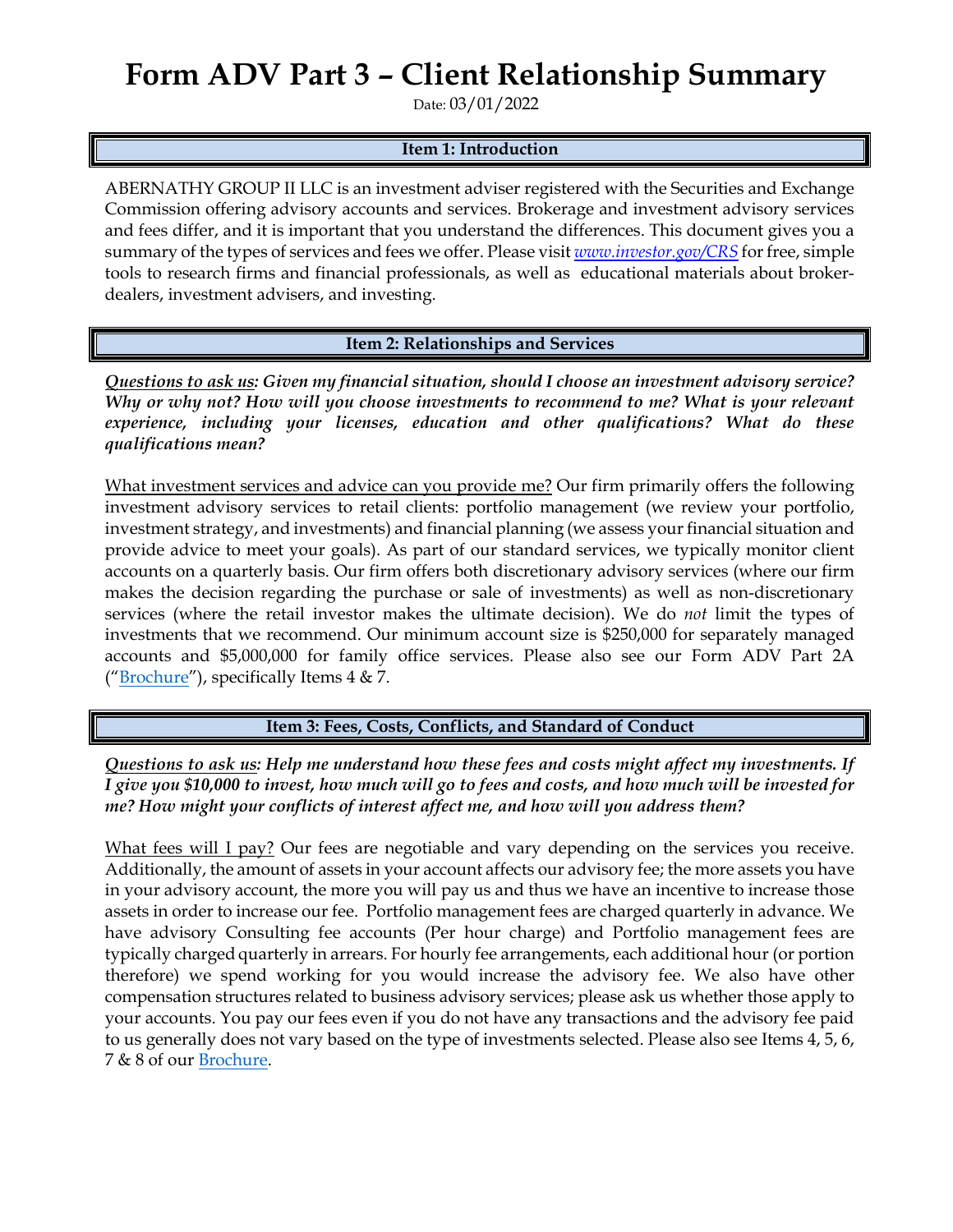## **Form ADV Part 3 – Client Relationship Summary**

Date: 03/01/2022

Some investments (e.g., mutual funds, variable annuities, etc.) impose additional fees (e.g., transactional fees and product-level fees) that reduce the value of your investment over time. The same goes for any additional fees you pay to a custodian. Additionally, you will pay transaction fees, if applicable, when we buy or sell an investment for your account.**You will pay fees and costs whether you make or lose money on your investments. Fees and costs will reduce any amount of money you make on your investments over time. Please make sure you understand what fees and costs you are paying.** Please also see our [Brochure](https://adviserinfo.sec.gov/firm/summary/152401) for additional details.

What are your legal obligations to me when acting as my investment adviser? How else does your firm make money and what conflicts of interest do you have? *When we act as your investment adviser*, we have to act in your best interest and not put our interest ahead of yours. At the same time, the way we make money creates some conflicts with your interests. You should understand and ask us about these conflicts because they can affect the investment advice we provide you. Here is an examples to help you understand what this means: Our investment professionals are also registered representatives of a broker-dealer and receive commissions on transactions executed in brokerage accounts not managed by our firm. They do not receive commissions on transactions in advisory accounts.

How do your financial professionals make money? Primarily, we and our financial professionals receive cash compensation from the advisory services we provide to you because of the advisory fees we receive from you. This compensation may vary based on different factors, such as those listed above in this Item. Please also see Item 10 of ou[r Brochure](https://adviserinfo.sec.gov/firm/summary/152401) for additional details.

**Item 4: Disciplinary History**

*Questions to ask us: As a financial professional, do you have any disciplinary history? For what type of conduct?*

Do you or your financial professionals have legal or disciplinary history? Yes, we have legal and disciplinary events. Visit *<https://www.investor.gov/>* for a free, simple search tool to research us and our financial professionals.

**Item 5: Additional Information**

*Questions to ask us: Who is my primary contact person? Is he or she a representative of an investment adviser or a broker-dealer? Who can I talk to if I have concerns about how this person is treating me?*

For additional information on our advisory services**, see our [Brochure](https://adviserinfo.sec.gov/firm/summary/152401) available at <https://adviserinfo.sec.gov/firm/summary/152401>and any individual brochure supplement** your representative provides. If you have any questions, need additional information, or want another copy of this Client Relationship Summary, then please contact us at 212-293-3499.